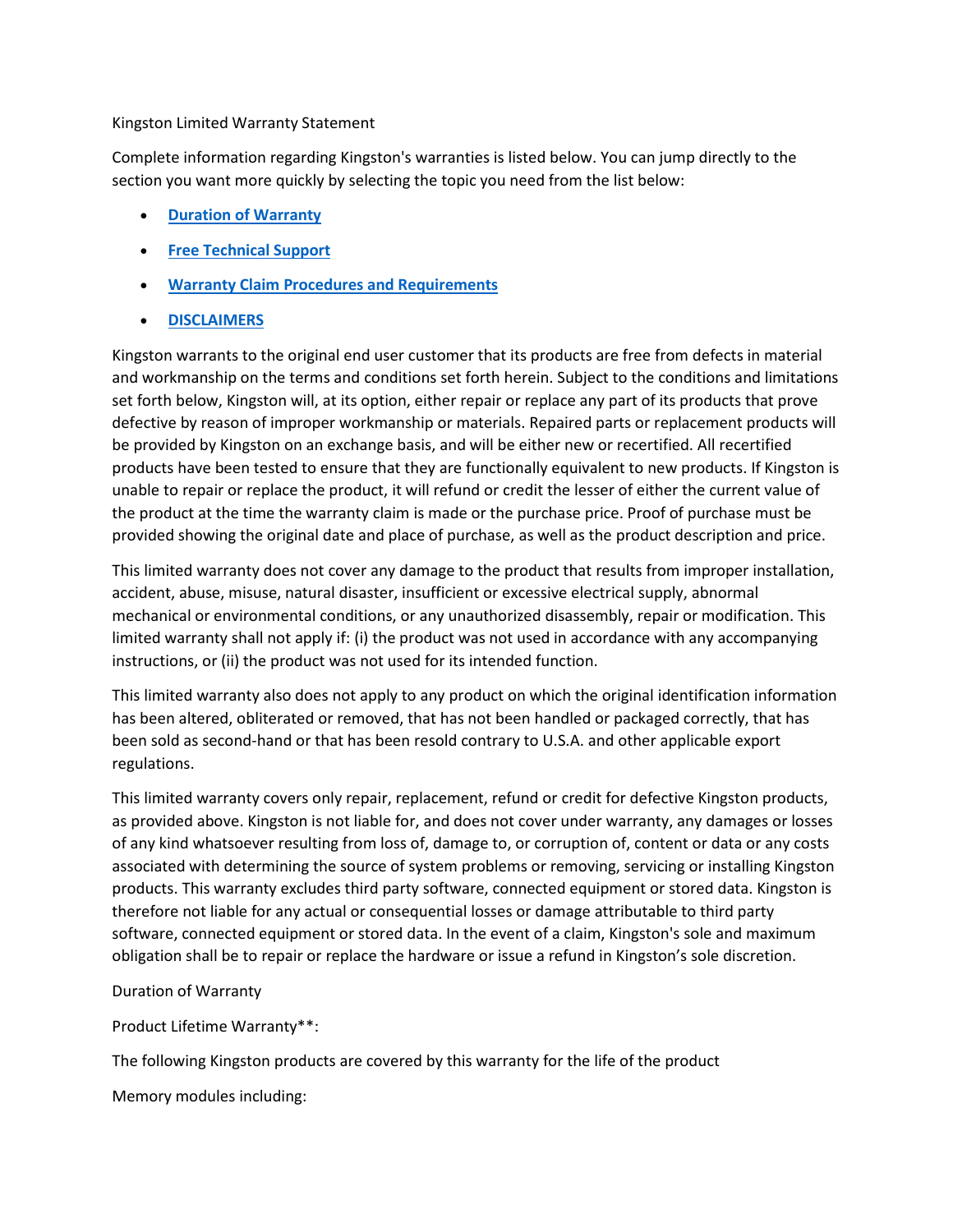- ValueRAM®
- HyperX<sup>®</sup>
- Kingston FURY™
- Server Premier
- Retail Memory
- Kingston system-specific memory

Flash memory cards including:

- Secure Digital
- Secure Digital HC and XC
- CompactFlash
- MultiMediaCard
- SmartMedia excluding Industrial Temp microSD cards
- Flash adapters

\*\*Product lifetime is defined as the normal time expectancy for the use of products in the industry. But the lifetime warranty may be subject to definitions as set by different countries. For Russia, the lifetime warranty is determined to be for a period of ten (10) years from the date of purchase by the original end user customer.

Five-Year Warranty:

The following Kingston products are covered by this warranty for a period of five years from the date of purchase by the original end user customer:

- USB DataTraveler® drives (excluding DataTraveler 2000)
- Design-In Client DRAM ("CBD")
- IronKey® USB drives
- Industrial Temp microSD Cards (SDCIT).

Five Year Conditional SSD Warranty:

The following Kingston products are covered by this warranty, based on which of the following events occurs first: (i) five (5) years from the date of purchase by the original end user customer; (ii) when the usage of a SATA SSD as measured by Kingston's implementation of the SMART attribute 231, labeled as "SSD Wear Indicator", reaches a normalized value of one (1) as indicated by Kingston's SSD Manager ("KSM"), or (iii) when the usage of an NVME SSD as indicated by Kingston's implementation of the Health attribute **"Percentage Used"** reaches or exceeds a normalized value of one hundred (100) as indicated by the KSM.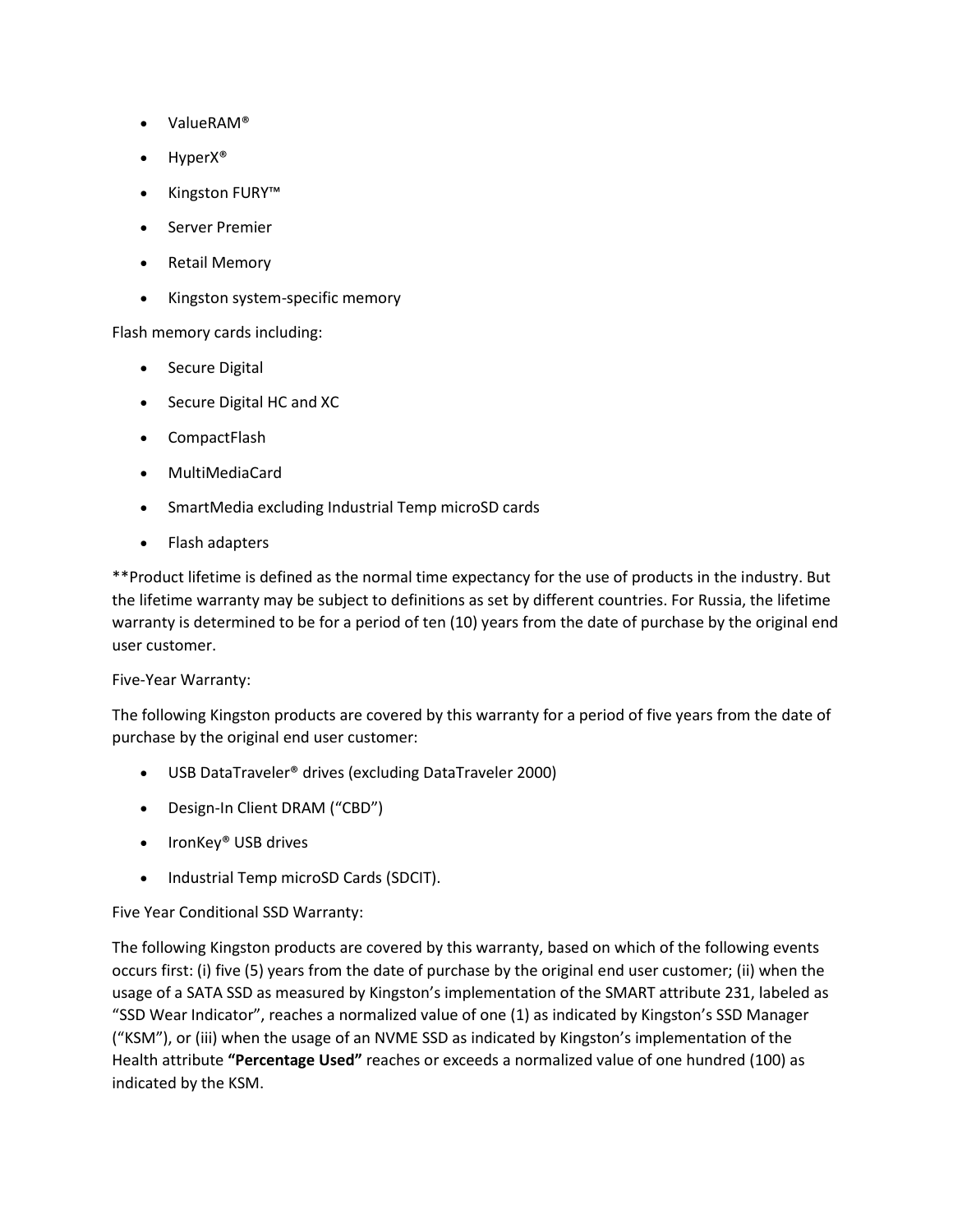The KSM is specified in the datasheet for the products and is available via Kingston's website at [www.kingston.com/SSDmanager.](https://www.kingston.com/SSDmanager) For SATA SSDs, a new unused product will show a wear indicator value of one hundred (100), whereas a product that has reached its warranty limit will show a wear indicator value of one (1) For NVMe SSDs, a new unused product will show a **Percentage Used** value of 0, whereas a product that reaches it warranty limit will show a **Percentage Used** value of greater than or equal to one hundred (100).

Please refer to the following SSD Warranty table for product-specific warranty information:

|  |  | 5 Year Conditional Warranty Table (SATA SSD) |  |  |  |
|--|--|----------------------------------------------|--|--|--|
|--|--|----------------------------------------------|--|--|--|

| <b>Drive Family</b>                          | <b>Part Number</b> |  |  |  |  |
|----------------------------------------------|--------------------|--|--|--|--|
| <b>DC500</b>                                 | SEDC500xxx         |  |  |  |  |
| <b>DC400</b>                                 | SEDC400S37xxx      |  |  |  |  |
| <b>DC450R</b>                                | SEDC450Rxxx        |  |  |  |  |
| <b>KC400</b>                                 | SKC400S37xxx       |  |  |  |  |
| <b>KC600</b>                                 | SKC600xxx          |  |  |  |  |
| M.2 SATA G2                                  | SM2280S3G2xxx      |  |  |  |  |
| <b>UV500</b>                                 | SUV500xxx          |  |  |  |  |
| 5 Year Conditional Warranty Table (NVME SSD) |                    |  |  |  |  |
| <b>Drive Family</b>                          | <b>Part Number</b> |  |  |  |  |
| A1000                                        | SA1000M8xxx        |  |  |  |  |
| <b>DC1000B</b>                               | SEDC1000BMBxxx     |  |  |  |  |
| DCP1000*                                     | SEDC1000Hxxx*      |  |  |  |  |
| KC1000                                       | SKC1000xxx         |  |  |  |  |
| KC2000                                       | SKC2000xxx         |  |  |  |  |
| DC1000M                                      | SEDC1000Mxxx       |  |  |  |  |
| <b>DC1500M</b>                               | SEDC1500Mxxx       |  |  |  |  |
| KC2500                                       | SKC2500xxx         |  |  |  |  |
| A2000                                        | SA2000M8xxx        |  |  |  |  |
| KC3000                                       | SKC3000xxxx        |  |  |  |  |
| Kingston Fury Renegade                       | <b>SFYRxxxx</b>    |  |  |  |  |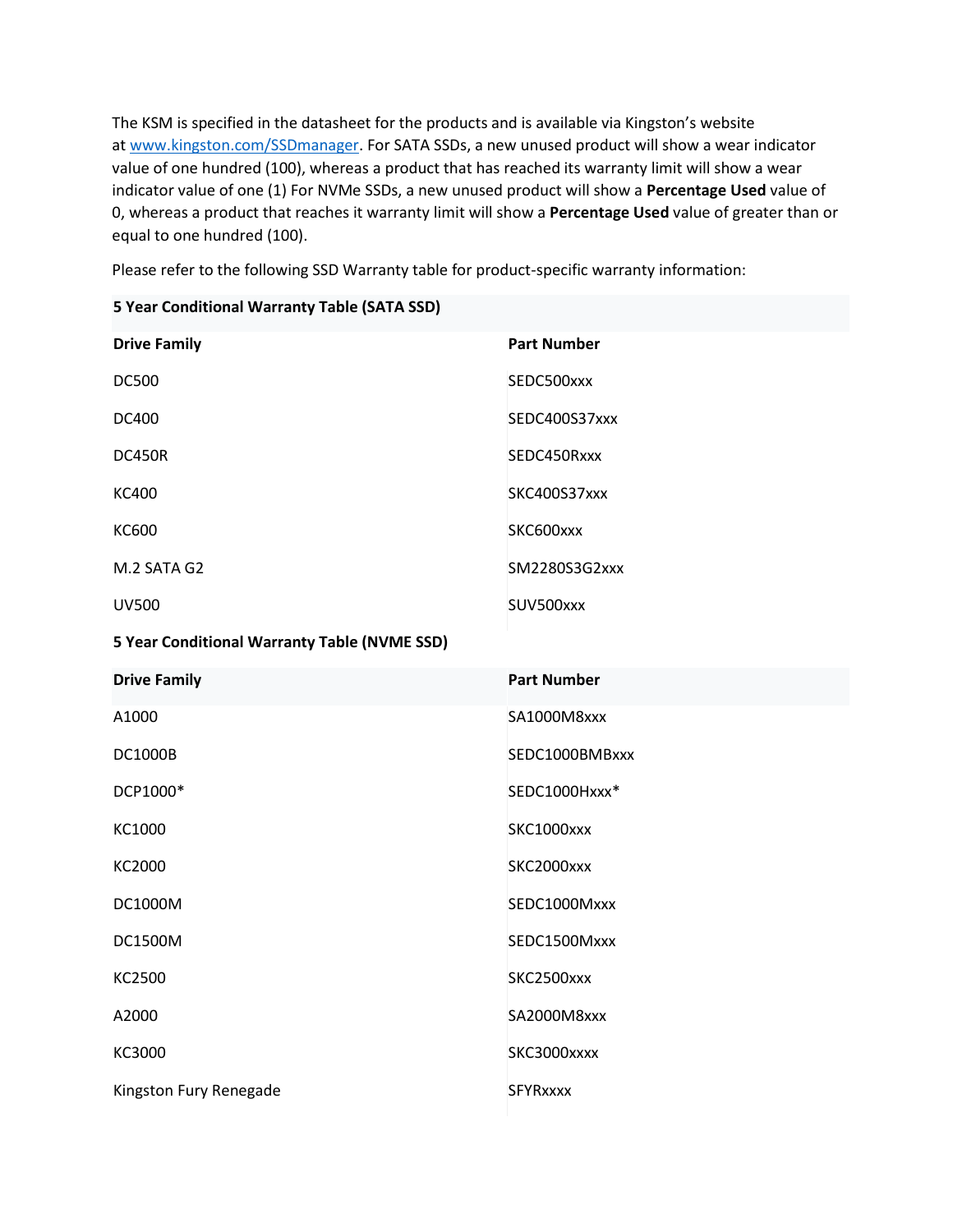## **5 Year Conditional Warranty Table (Portable SSD)**

| <b>Drive Family</b> | <b>Part Number</b> |
|---------------------|--------------------|
| XS2000              | SXS2000xxxx        |

\* If the usage of one or more of the four (4) individual M.2 SSDs that make up the DCP1000 shows a **Percentage Used** value that reaches or exceeds a normalized value of 100, the product is no longer covered under warranty.

## Three-Year Warranty:

The following Kingston products are covered by this warranty for a period of three years from the date of purchase by the original end user customer:

- DataTraveler 2000
- High Endurance microSD card (SDCE)
- Industrial MicroSD card (SDCIT2)
- DataTraveler microDuo3 G2(DTDUO3G2), and those select SSDs as listed in the following table:

# **Three Year Warranty Table (SATA SSD)**

HyperX Savage SHSS37Axxx

Three Year Conditional SSD Warranty:

The following Kingston products are covered by this warranty, based on which of the following events occurs first: (i) three years from the date of purchase by the original end user customer; (ii) when the usage of a SATA SSD as measured by Kingston's implementation of the SMART attribute 231, labeled as "SSD Wear Indicator", reaches a normalized value of one (1) as indicated by the Kingston SSD Manager ("KSM"); or (iii) when the usage of an NVME SSD as measured by Kingston's implementation of the Health attribute **"Percentage Used"** reaches or exceeds a normalized value of one hundred (100) as indicated by KSM.

The KSM is specified in the datasheet for the specific product and is available via Kingston's website at [www.kingston.com/SSDmanager.](https://www.kingston.com/SSDmanager) For SATA SSDs, a new unused product will show a wear indicator value of one hundred (100), whereas a product that has reached its warranty limit will show a wear indicator value of one (1). For NVMe SSDs, a new unused product will show a **Percentage Used** value of 0, whereas a product that reaches its warranty limit will show a **Percentage Used** value of greater than or equal to one hundred (100).

Please refer to the following SSD Warranty Table for product-specific warranty information:

**Three Year Warranty Table (SATA SSD)**

**Drive Family Part Number** 

A400 SA400S37xxx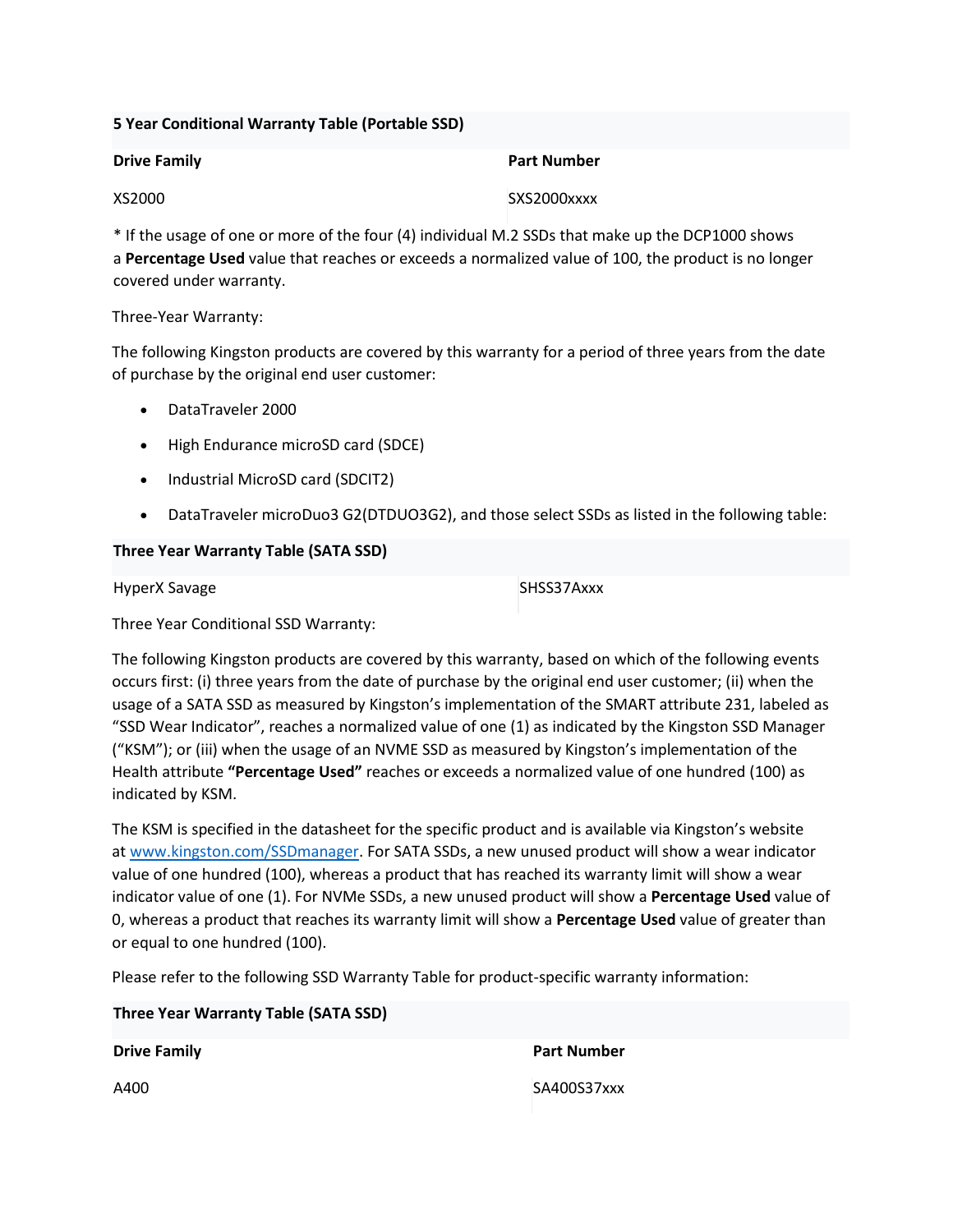| HyperX Fury RGB   | SHFR200xxx   |
|-------------------|--------------|
| Q500              | SQ500S37xxx  |
| UV400             | SUV400S37xxx |
| HyperX Savage EXO | SHSX100xxx   |

### **Three Year Conditional Warranty Table (NVMe SSD)**

NV1 SNVSxxx

Two-Year Warranty:

The following Kingston products are covered by this warranty for a period of two years from the date of purchase by the original end user customer:

- DataTraveler® Bolt Duo
- MobileLite® Wireless Gen 3
- MobileLite® Wireless Gen 2
- MobileLite® Reader
- microSD Reader
- Nucleum
- Workflow Station and Workflow Readers
- Products under the Kingston Customization Program. Kingston Customization Program products are limited to credit or refund during the two-year warranty period. In some instances, Kingston may, as its option, elect to replace defective products ordered through the Kingston Customization Program with functionally equivalent products.

### One-Year Warranty:

The following Kingston products are covered by this warranty for a period of one year from the date of purchase by the original end user customer:

- MobileLite® Wireless Gen 1
- DataTraveler® Accessory Kit
- Wi-Drive®
- TravelLite®
- SD/MMC Reader
- Bali microSDHC Class 10 UHS-1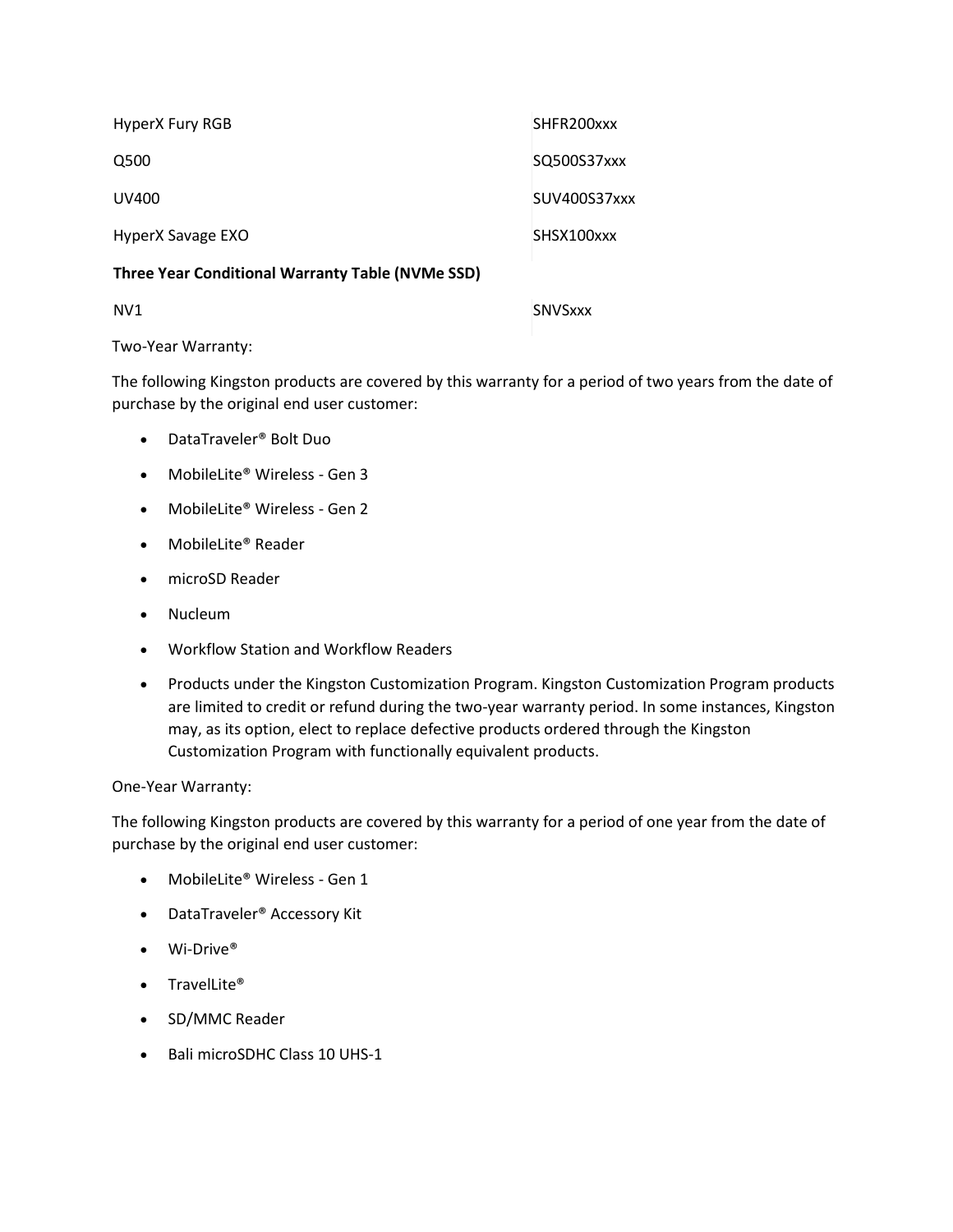In the event a product has been discontinued, Kingston, at its sole discretion, shall either repair the product, offer to replace it with a comparable product or provide a refund at the lesser of the purchase price or the product's current value.

Repaired or replacement products will continue to be covered by this limited warranty for the remainder of the original warranty term or ninety (90) days, whichever is longer.

This limited warranty applies only to the original end user customer and is subject to the terms and requirements described herein. This limited warranty is non-transferable. Products purchased as part of a kit require that the kit be returned in its entirety in order to be eligible for warranty.

Free Technical Support

If you experience difficulty during the installation or subsequent use of a Kingston product, you may contact Kingston's Technical Support department prior to servicing your system.

For support over the Internet, visit [kingston.com/support.](https://www.kingston.com/support)

Kingston also provides free English-language technical support to its customers worldwide.

United States and Canada:

Kingston Technical Support in the United States and Canada can be contacted directly by calling: +1 (714) 435-2639 or toll-free at: +1 (800) 435-0640.

Europe, Middle East and Africa:

Kingston Technical Support in Europe, Middle East and Africa with the exception of countries listed elsewhere can be contacted by calling +44 (0) 1932 738888; or for national rate telephone numbers, visit [www.kingston.com/en/company/contacts.](https://www.kingston.com/en/company/contacts)

In Asia:

For Technical Support contact number in Asia, please visit webpages below: For Kingston product visit <https://www.kingston.com/en/support>

Russia, Belarus:

Contact Kingston Technical Support in Russia: [ru\\_support@kingston.com](mailto:ru_support@kingston.com) or toll-free number for the Russian Federation, 8 (800) 700-1350.

Ukraine:

Contact Kingston Technical Support in Ukraine: [ua\\_support@kingston.com](mailto:ua_support@kingston.com)

Countries of Central Asia and the Caucasus, Moldova:

Contact technical support Kingston for CIS countries: [cis\\_support@kingston.com](mailto:cis_support@kingston.com)

Warranty Claim Procedures and Requirements

To obtain warranty service, you may return a defective product to your original point of purchase, or the authorized Kingston dealer or distributor from whom you purchased the Kingston product. Please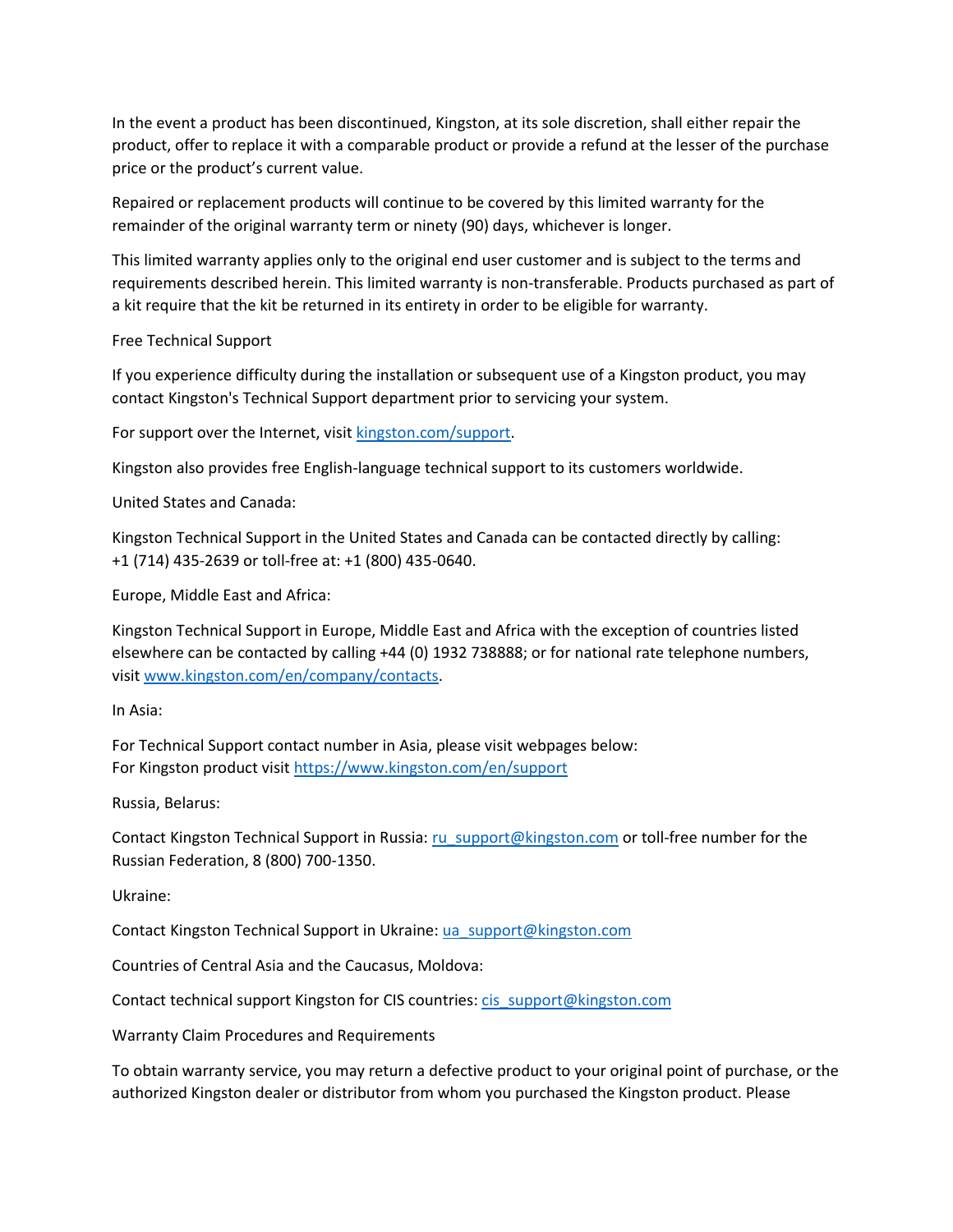confirm the terms of its return policies prior to returning the product. Typically, you must include product identification information, including model number and serial number (if applicable) with a detailed description of the problem you are experiencing. You will be required to provide proof of purchase. All returned parts or products, if replaced or refunded, will become Kingston's property upon receipt. Repaired or replacement product will be shipped at Kingston's expense. To the extent permitted by applicable laws, products not imported or sold through authorized Kingston dealers or distributors are not covered by this warranty, and Kingston may elect to repair or replace your product for a fee. This is to ensure certification of quality. Please contact the dealer from whom you have purchased such products for available warranty.

## United States:

**In the United States**, you may return the product directly to the Kingston service center after first obtaining a Return Material Authorization ("RMA") number from Kingston. An RMA number is obtained by visiting [kingston.com/us/support](https://www.kingston.com/us/support) or by calling Kingston Customer Service at +1 (714) 438-1810, or +1 (800) 337-3719. For ValueRAM memory product returns, please contact Technical Support at +1 (800) 435-0640 for RMA service and support.

Once you have obtained an RMA number from Kingston, you must, within thirty (30) days, send the product to Kingston Technology Company, Inc., Customer Service, 17665-A Newhope Street, Fountain Valley, CA 92708 U.S.A. You are responsible for the cost of insuring and shipping your returned products. Products shipped to the service center must be properly packaged to prevent damage in transit. The Kingston RMA number must be prominently displayed on the outside of the package. If you send your product to the service center without the RMA number prominently displayed on the outside of the package, it will be returned to you unopened.

### Europe, Middle East and Africa:

**In Europe, Middle East and Africa**, if you are unable to return the product to your original point of purchase or to the authorized Kingston dealer or distributor from whom you purchased the product, you may return the product directly to the Kingston service center after first obtaining a Return Material Authorization ("RMA") number from Kingston. An RMA number is obtained by visiting [kingston.com/en/support.](https://www.kingston.com/en/support) In some circumstances, we may require proof of purchase.

Once you have obtained an RMA number from Kingston, you must, within thirty (30) days, send the product to Kingston Technology Europe Co LLP, Kingston Court, Brooklands Close, Sunbury on Thames, Middlesex, TW16 7EP, U.K. You are responsible for the cost of insuring and shipping the product(s). The product(s) must be properly packaged to prevent damage in transit. The Kingston RMA number must be prominently displayed on the outside of the package. If you fail to display the RMA number, the package will be returned to you unopened.

### Asia:

**In Asia**, please refer to the region which applies to you. In Taiwan, you can either return a defective product to our local distributor or service center, or complete an online application procedure. Go to <https://www.kingston.com/tw/support/tw-rma-apply> to proceed. In China, you can apply for an RMA through either an authorized distributor or an authorized service center. For a list of service centers in China, please visit [https://www.kingston.com/cn/support/china/center.](https://www.kingston.com/cn/support/china/center)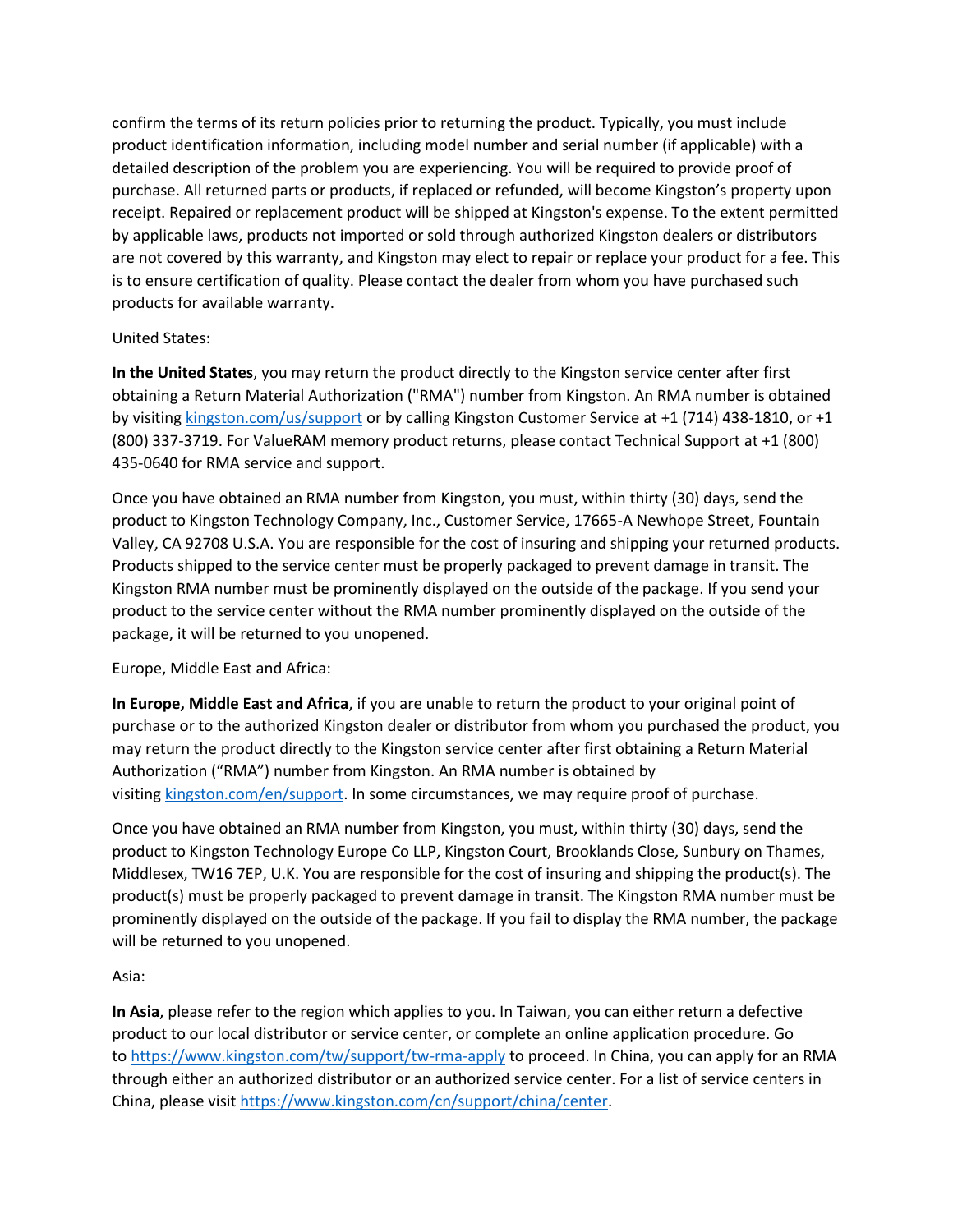Once you have obtained an RMA number from Kingston, you must, within three (3) days, send the product to Kingston Technology Far East Corp., 4F., No. 8, Kedung 3rd Road, Chunan, Miaoli, Taiwan 35053, R.O.C. You are responsible for the cost of insuring and shipping the product. Products shipped to the service center must be properly packaged to prevent damage in transit. The Kingston RMA number must be prominently displayed on the outside of the package. If you send your product to the service center without the RMA number prominently displayed on the outside of the package, it will be returned to you unopened.

In all other Asian countries, please contact your local distributor or dealer to arrange a Return Material Authorization ("RMA").

#### Disclaimers

**TO THE EXTENT PERMITTED BY APPLICABLE LAW, THE FOREGOING IS THE COMPLETE WARRANTY FOR KINGSTON PRODUCTS AND SUPERSEDES ALL OTHER WARRANTIES AND REPRESENTATIONS, WHETHER ORAL OR WRITTEN. EXCEPT AS EXPRESSLY SET FORTH ABOVE, NO OTHER WARRANTIES ARE MADE WITH RESPECT TO KINGSTON PRODUCTS AND KINGSTON EXPRESSLY DISCLAIMS ALL WARRANTIES NOT STATED HEREIN, INCLUDING, TO THE EXTENT PERMITTED BY APPLICABLE LAW, ANY WARRANTY THAT MAY EXIST UNDER NATIONAL, STATE, PROVINCIAL OR LOCAL LAW INCLUDING BUT NOT LIMITED TO ANY IMPLIED WARRANTY OF NON-INFRINGEMENT, MERCHANTABILITY OR FITNESS FOR A PARTICULAR PURPOSE. ALL WARRANTIES, WHETHER EXPRESS OR IMPLIED, ARE LIMITED TO THE PERIODS OF TIME SET FORTH ABOVE. SOME STATES OR OTHER JURISDICTIONS DO NOT ALLOW THE EXCLUSION OF IMPLIED WARRANTIES OR LIMITATIONS ON HOW LONG AN IMPLIED WARRANTY LASTS, SO THE ABOVE LIMITATIONS MAY NOT APPLY TO YOU.**

**KINGSTON PRODUCTS ARE NOT AUTHORIZED FOR USE AS CRITICAL COMPONENTS IN LIFE SUPPORT EQUIPMENT OR FOR APPLICATIONS IN WHICH THE FAILURE OR MALFUNCTION OF THE PRODUCTS WOULD CREATE A SITUATION IN WHICH PERSONAL INJURY OR DEATH IS LIKELY TO OCCUR. KINGSTON SHALL NOT BE LIABLE FOR THE DEATH OF ANY PERSON OR ANY LOSS, INJURY OR DAMAGE TO PERSONS OR PROPERTY BY USE OF PRODUCTS USED IN APPLICATIONS INCLUDING, BUT NOT LIMITED TO, MILITARY OR MILITARY-RELATED EQUIPMENT, TRAFFIC CONTROL EQUIPMENT, DISASTER PREVENTION SYSTEMS AND MEDICAL OR MEDICAL-RELATED EQUIPMENT.**

**KINGSTON'S TOTAL LIABILITY UNDER THIS OR ANY OTHER WARRANTY, EXPRESS OR IMPLIED, IS LIMITED TO REPAIR, REPLACEMENT OR REFUND. REPAIR, REPLACEMENT OR REFUND ARE THE SOLE AND EXCLUSIVE REMEDIES FOR BREACH OF WARRANTY OR ANY OTHER LEGAL THEORY. TO THE FULLEST EXTENT PERMITTED BY APPLICABLE LAW, KINGSTON SHALL NOT BE LIABLE TO THE PURCHASER OR END USER CUSTOMER OF A KINGSTON PRODUCT FOR ANY DAMAGES, EXPENSES, LOST DATA, LOST REVENUES, LOST SAVINGS, LOST PROFITS, OR ANY INCIDENTAL OR CONSEQUENTIAL DAMAGES ARISING FROM THE PURCHASE, USE OR INABILITY TO USE THE KINGSTON PRODUCT, EVEN IF KINGSTON HAS BEEN ADVISED OF THE POSSIBILITY OF SUCH DAMAGES. SOME STATES OR OTHER JURISDICTIONS DO NOT ALLOW THE EXCLUSION OR LIMITATION OF INCIDENTAL OR CONSEQUENTIAL DAMAGES, SO THE ABOVE LIMITATIONS OR EXCLUSIONS MAY NOT APPLY TO YOU.**

**THIS LIMITED WARRANTY GIVES YOU SPECIFIC LEGAL RIGHTS, AND YOU MAY ALSO HAVE OTHER RIGHTS WHICH VARY FROM STATE TO STATE OR JURISDICTION TO JURISDICTION.**